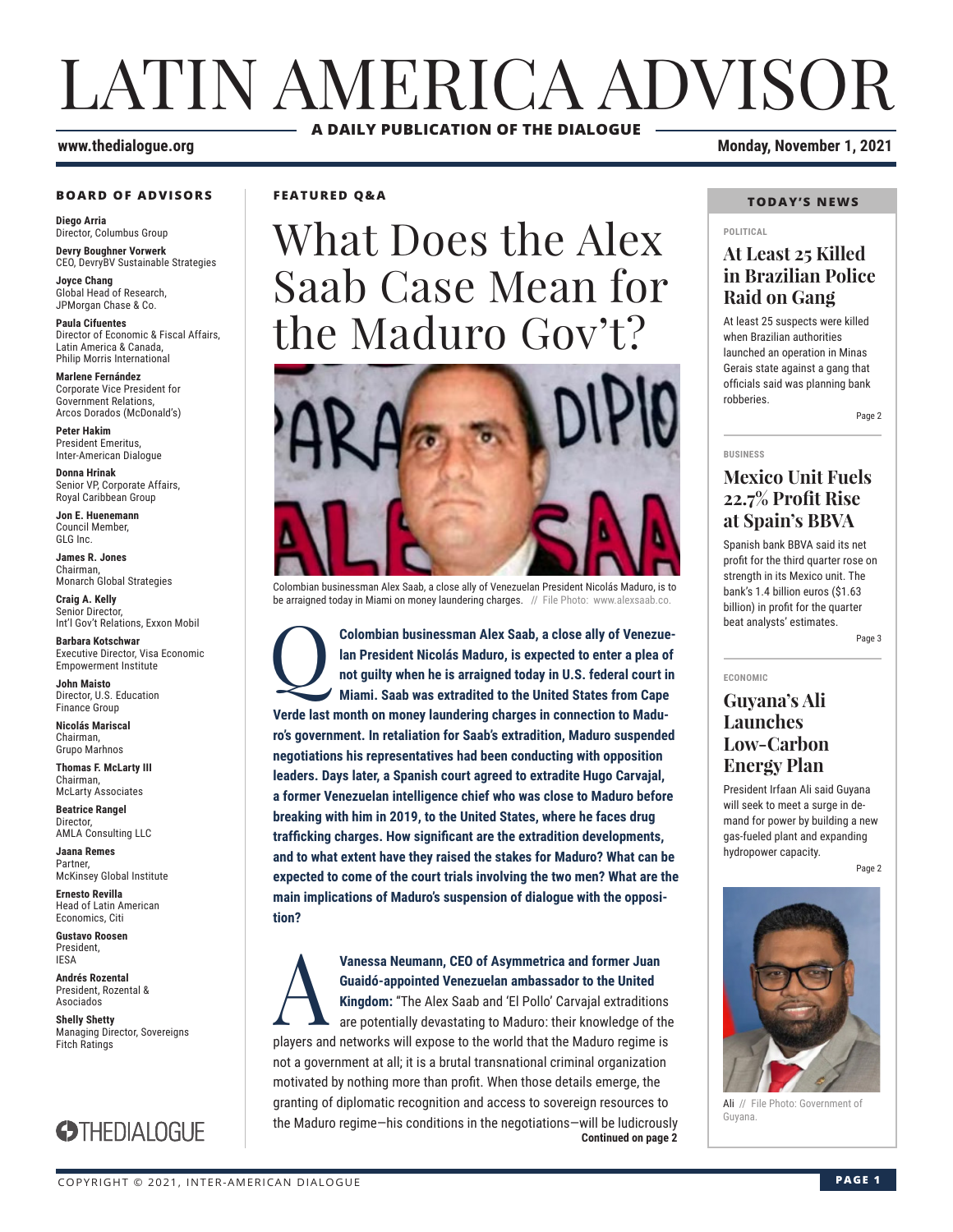#### **POLITICAL NEWS**

## At Least 25 Killed in Brazil Police Raid on Criminal Gang

At least 25 suspects were killed Sunday after police in Brazil's Minas Gerais state launched an operation against a criminal gang that authorities said was planning bank robberies, the Associated Press reported. The operation, which Brazil's Military Police conducted alongside the Federal Highway Police, also led to the seizure of what authorities called "a real arsenal of war" including .50-caliber machine guns, rifles, bulletproof vests and explosives, the AP reported. Authorities said they launched the operation after learning that the criminal gang was planning to rob a bank in the city of Varginha in Minas Gerais state, The Washington Post reported. Members of the group were in two locations in the city and opened fire on police officers shortly after the officers arrived on Sunday morning, the newspaper reported. "Our idea was to make arrests, but from the moment they recognized our presence, the fight started," Aristides Amaral Júnior, a spokesman for the highway police, told reporters. "They had weapons of war.

Tons of gasoline, explosives." The group that authorities attacked on Sunday was the same one that burst into the city of Araçatuba, in São Paulo state, in late August, robbing several banks there, officials said. Bank robbers tied hostages to their getaway cars, using them as human shields. Three people were killed in the incident. Authorities said the group was also involved in a bank heist in Criciúma, in Santa Catarina state, last December.

#### **ECONOMIC NEWS**

## Guyana's President Announces Low-Carbon Energy Plan

Guyana will seek to meet an expected upsurge in power demand by building a new gas-fueled plant and expanding the country's hydropower capacity in a step to reduce its dependence on fossil fuels for electricity, President Irfaan Ali said last week ahead of the United Nation's COP26 climate conference, Reuters reported. Power demand in the South American nation is expected to triple in five years amid high economic growth driven by the country's oil boom. The government's proposed thermoelec-

#### **FEATURED Q&A / Continued from page 1**

unacceptable to anyone with basic reasoning capacity and humanity. Suspending the negotiations in Mexico is simply a core competency of the Maduro regime: blackmail, which extends to effective kidnap for ransom, as the Citgo 6 are nothing but the hostages for whom Maduro would swap Saab. Maduro also hopes to embarrass the United States before Europe, which has pushed hard for the negotiations that frankly have never been in good faith. By drawing out the negotiations so they never get to the conditions for a transition, but extending past the farce of the Nov. 21 local elections, Maduro hopes for some meretricious façade of legitimacy. It won't work. With the Mexico negotiations stalled, the opposition in disarray and Guaidó weak, the criminal trials of Saab and Carvajal have become the greatest and most effective pressure against the Maduro regime. If they begin to cooperate, even if some of the details are out of date, what authorities will learn will be enough to design effective tactics to 'shake the tree.' "

Carolina Jiménez Sandoval,<br>
president of the Washington<br>
Office on Latin America: "The<br>
extradition developments<br>
involving Alex Seeb are indeed eignifican **president of the Washington Office on Latin America:** "The extradition developments involving Alex Saab are indeed significant. Maduro's decision to suspend his government's participation in the latest round of negotiations in Mexico is a blow to an opportunity to advance much-needed agreements

**Continued on page 4** 

#### **NEWS BRIEFS**

### **Haiti's Henry Condemns Gangs, Kidnappings**

Haitian Prime Minister Ariel Henry on Friday condemned gangs and kidnappings during a prerecorded address, the first time the leader acknowledged security issues in a public address since the Oct. 16 abduction of 17 members of a U.S.-based missionary group, the Associated Press reported. The 16 U.S. citizens, one Canadian and their Haitian driver were kidnapped as the Caribbean nation has been facing an upsurge in gang violence since earlier this year that authorities are struggling to control.

### **Colombia's Central Bank Raises Key Rate by Half Percentage Point to 2.5%**

Colombia's central bank on Friday hiked its benchmark interest rate by half a percentage point to 2.5 percent, an acceleration aimed at controlling inflation that stands well above the central bank's target rate, Reuters reported. The decision was not unanimous, with two board members favoring a quarter-point increase. Central bank chief Leonardo Villar said raises are likely to continue throughout a good portion of 2022. The central bank expects inflation this year to reach 4.9 percent, higher than its 3 percent target.

### **Argentine Crypto App Buenbit Rolls Out in Peru**

Argentine cryptocurrency exchange Buenbit has started offering its mobile app in Peru, theblockcrypto.com reported Friday. Buenbit had entered Peru's market in May with a platform for businesses. The new app for individuals will allow users to trade eight different cryptocurrencies and also execute transfers to local bank accounts, the website reported. Buenbit CEO Federico Ogue said in a statement that the platform wants to be among the most-used in Peru.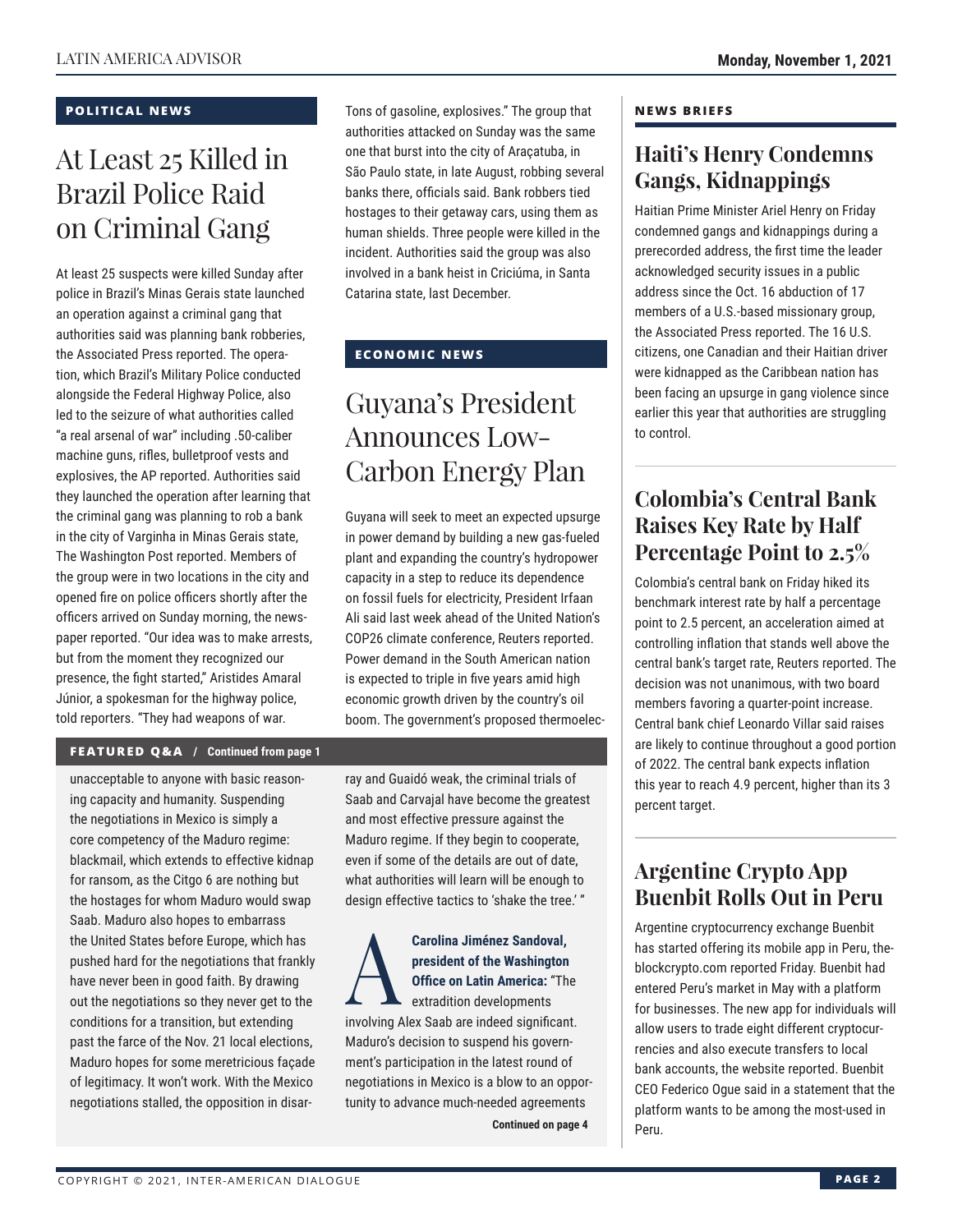trical and hydropower projects are to supply electricity to people living along the country's coast, while solar power is envisioned to meet Indigenous communities' demand. "Cheaper electricity will be supplied, and that supply can increase fivefold with emissions staying essentially flat," Ali said in announcing the country's low-carbon initiative, the wire service reported. The government also plans to upgrade Guyana's transmission and distribution lines. The announcement comes as an ExxonMobil-led consortium ramps up production off the shore of Guyana, where the company recently discovered nearly 10 billion barrels of recoverable oil resources, Reuters reported. The country is producing as many as 120,000 barrels per day (bpd), and it is expected to add another 220,000 bpd with a new production facility by the end of next year. By 2024, a third production facility is expected to boost output by an additional 220,000 bpd. Critics have blasted the oil project for potential environmental damages, including by calling Guyana a "ticking carbon bomb," Argus Media reported. Guyanese activists filed suit against the project earlier this year over environmental concerns.

#### **BUSINESS NEWS**

## Mexico Operation Fuels 22.7% Rise in Profit at BBVA

Spanish bank BBVA on Friday reported a 22.7 percent rise in net profit year-on-year for the third quarter, saying that strong results at its Mexico unit fueled the increase, Reuters reported. The bank's net profit for the third quarter amounted to 1.4 billion euros (\$1.63 billion), higher than analysts' expectation for a net profit of 1.06 billion euros. BBVA also said that its board had agreed to a share buyback amounting to as much as 3.5 billion euros, which the bank said it expects to execute in 12 months. BBVA's shares rose nearly 6 percent on the news of the buyback plan. Also on Friday, Spanish bank Santander said it had increased by 10.4 percent an offer to buy the stake it doesn't already own in its Mexico unit.

### **THE DIALOGUE CONTINUES**

## Will Evergrande's Crisis Spell Trouble for Latin America?

A liquidity crisis at massive<br>Chinese property developer<br>ergrande, which is saddled **v**<br>a staggering \$300 billion del **Chinese property developer Evergrande, which is saddled with a staggering \$300 billion debt, and the Chinese government's reluctance to bail out the company, sent shockwaves through international financial markets in September and sparked fears of contagion. The crisis has led to concern over potential repercussions in Latin American countries, many of which count China as an important investor and business partner. How concerned should Latin American countries be about a possible financial crisis in China, and how could such a crisis threaten investment in Latin America? To what extent are Latin American countries relying too much on China to fuel their economic recoveries from the Covid-19 pandemic? How has China's lending and foreign direct investment in Latin America evolved in recent years? Do recent trade talks between China and Ecuador and Uruguay offer a good model for expanding commercial ties and trade flows?**

### **Gonzalo Paz, adjunct professor<br>at Georgetown University's Center for Latin American Studies:**<br>"It has not happened yet, but it **at Georgetown University's Center for Latin American Studies:** "It has not happened yet, but it

has already been dubbed the Chinese '2008 Lehman Brothers Crisis.' While less attention has been devoted to the spectacular announcement of China's applying for membership in the former Trans-Pacific Partnership, or TPP, agreement, the possibility of a total or partial default of Evergrande has worried many political and economic decision makers around the world. Given the international consensus about China's lack of transparency, the amount of certainty in the forecasts about a default is surprising. The fear in the air is a bad omen as we know that herd behavior might in fact trigger or aggravate a crisis, in the absence of decisive government action. China's central bank has said the situation is controllable, and the IMF has manifested that China has the tools to manage the situation. Nevertheless, the speculation about a potential default's impact on Latin America has also skyrocketed. In fact, we still do not know whether there will be a total or partial default, or whether the Chinese government will somehow rescue the company at the last minute. Although it is difficult to imagine a scenario of a passive Chinese government, even in the worst-case scenario of a massive default, it is also difficult to estimate the spilling effects in the Chinese economy. Causal chains have not been duly and thoroughly examined, and of course, it is a complex task. Studying some direct mechanisms, we need to consider Latin American exports of raw materials needed in construction, such as copper and iron. In this case, the main exporters are Chile, Peru and Brazil. Equal or more serious than fewer exports are lower prices of these minerals. Less growth in the Chinese economy probably means less foreign investments. More seriously, less growth in China may translate into growing Chinese exports at lower or even dumping prices. Indirectly, if a default affects international financial markets in a sustainable way, it might complicate access to international credit needed to overcome the worst economic effects of the Covid-19 pandemic."

**EDITOR'S NOTE: The comment above is a continuation of t[he Q&A pu](http://www.thedialogue.org/wp-content/uploads/2021/10/LAA211020.pdf)blished in the Oct. 20 issue of the Advisor. Additionally, this commentary was submitted to the Advisor before Evergrande made two overdue interest payments in the second half of October.**